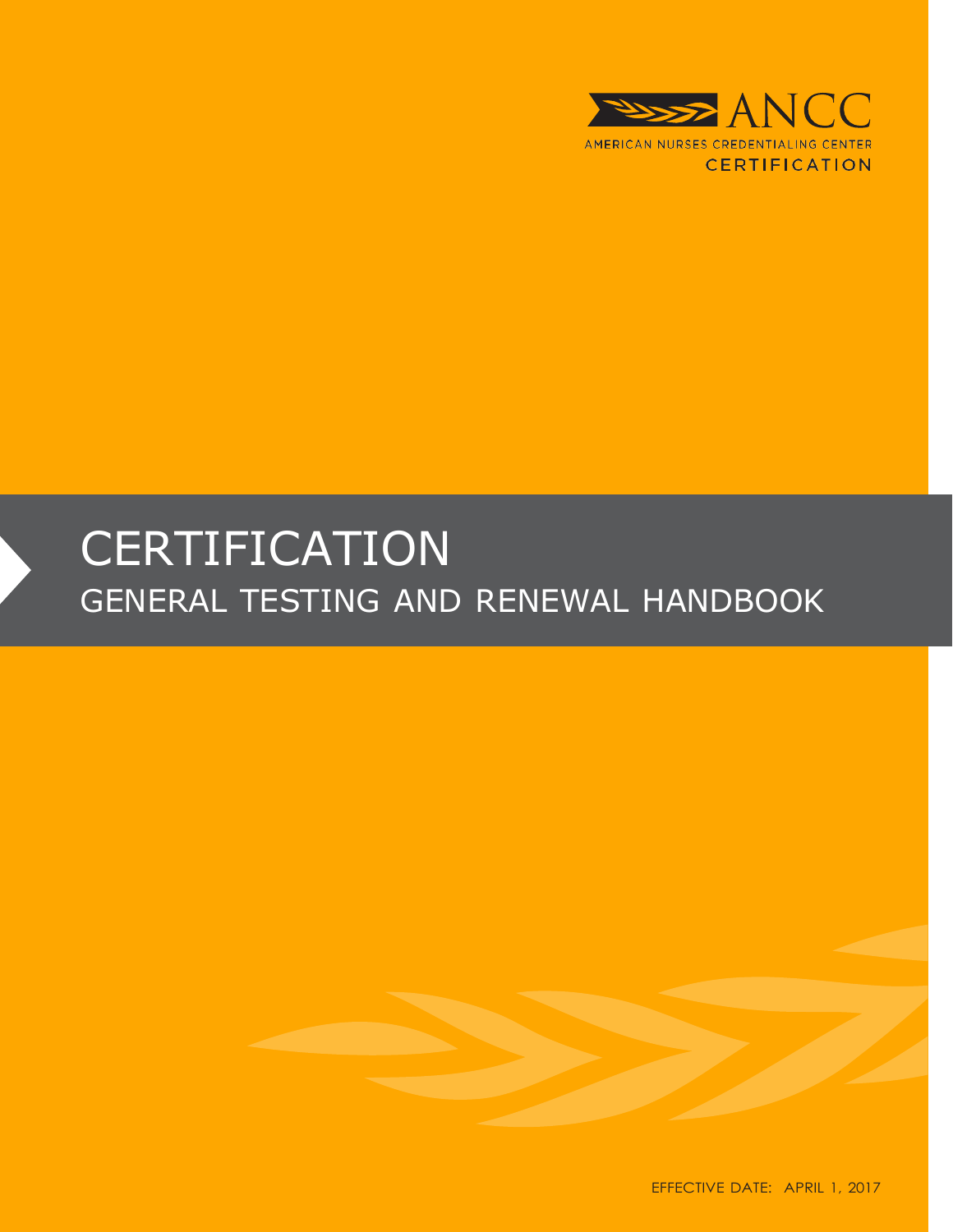# **CONTENTS**

| GENERAL REQUIREMENTS FOR INITIAL CERTIFICATION  6                                                                                                                       |
|-------------------------------------------------------------------------------------------------------------------------------------------------------------------------|
|                                                                                                                                                                         |
|                                                                                                                                                                         |
|                                                                                                                                                                         |
| Study Plan<br><b>Test Content Outlines</b><br><b>Sample Questions</b><br>References                                                                                     |
|                                                                                                                                                                         |
| Change of Address<br>Change of Legal Name                                                                                                                               |
| Extending the 90-Day Testing Window<br>Contents<br>ANCC Certification General Testing and Renewal Handbook                                                              |
| What to Bring<br>What to Expect<br><b>Restrictions</b><br>Time of Arrival<br>Length of Time for Exam<br>Rules for Taking ANCC Exams<br>Complete Withdrawal from an Exam |
|                                                                                                                                                                         |
| <b>Test Results</b><br>Verification of Certification<br>Exam Scoring                                                                                                    |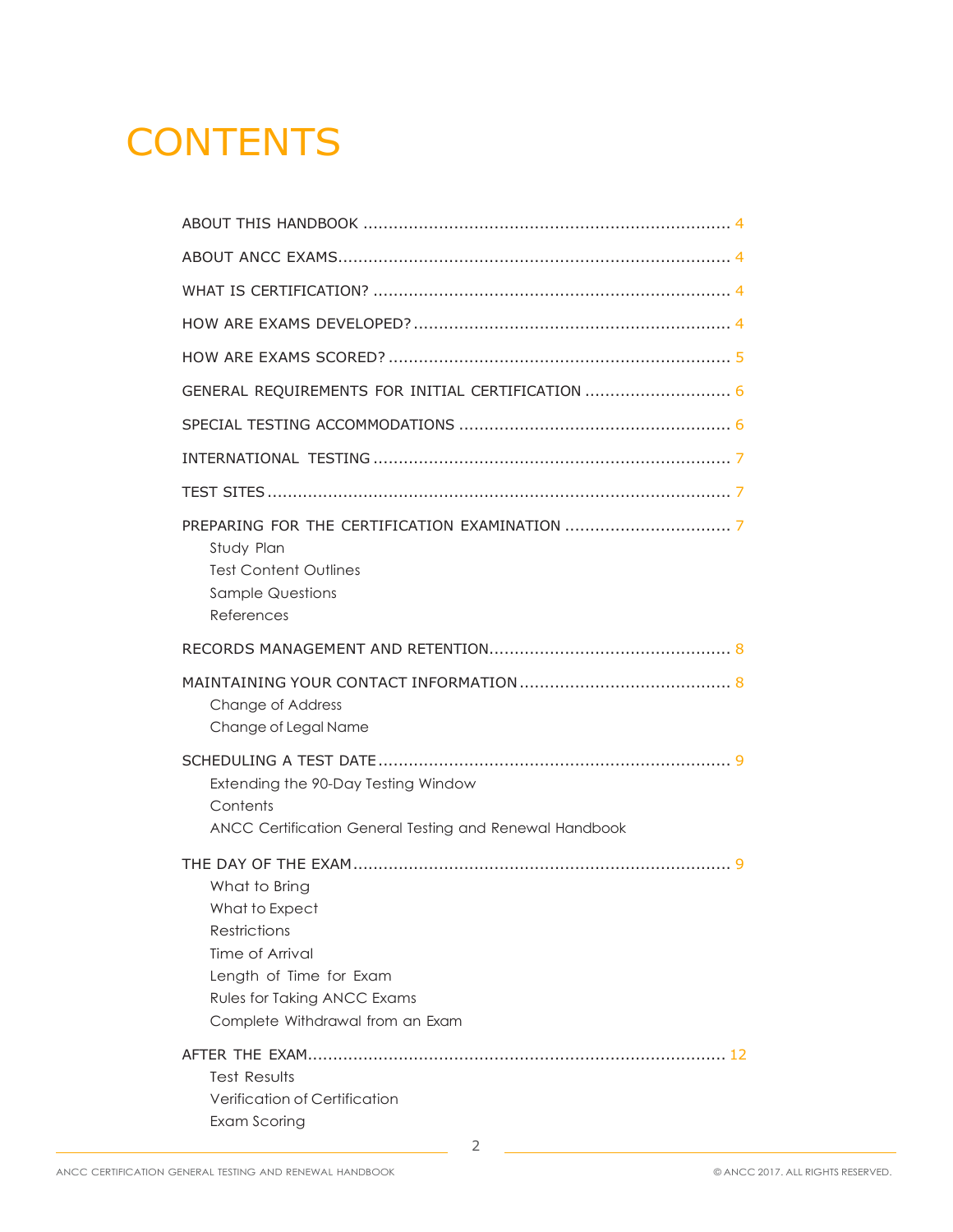Retesting

| EXPEDITED PROCESSING OF CERTIFICATION APPLICATIONS  14<br>Study Plan<br>Expedite Review Policy<br>Fax Your Expedite Request<br>Certification Verification |
|-----------------------------------------------------------------------------------------------------------------------------------------------------------|
|                                                                                                                                                           |
| DENIAL, SUSPENSION, AND REVOCATION OF CERTIFICATION  15<br>Reporting Revocation<br>Misrepresentation of the ANCC Credential                               |
|                                                                                                                                                           |

3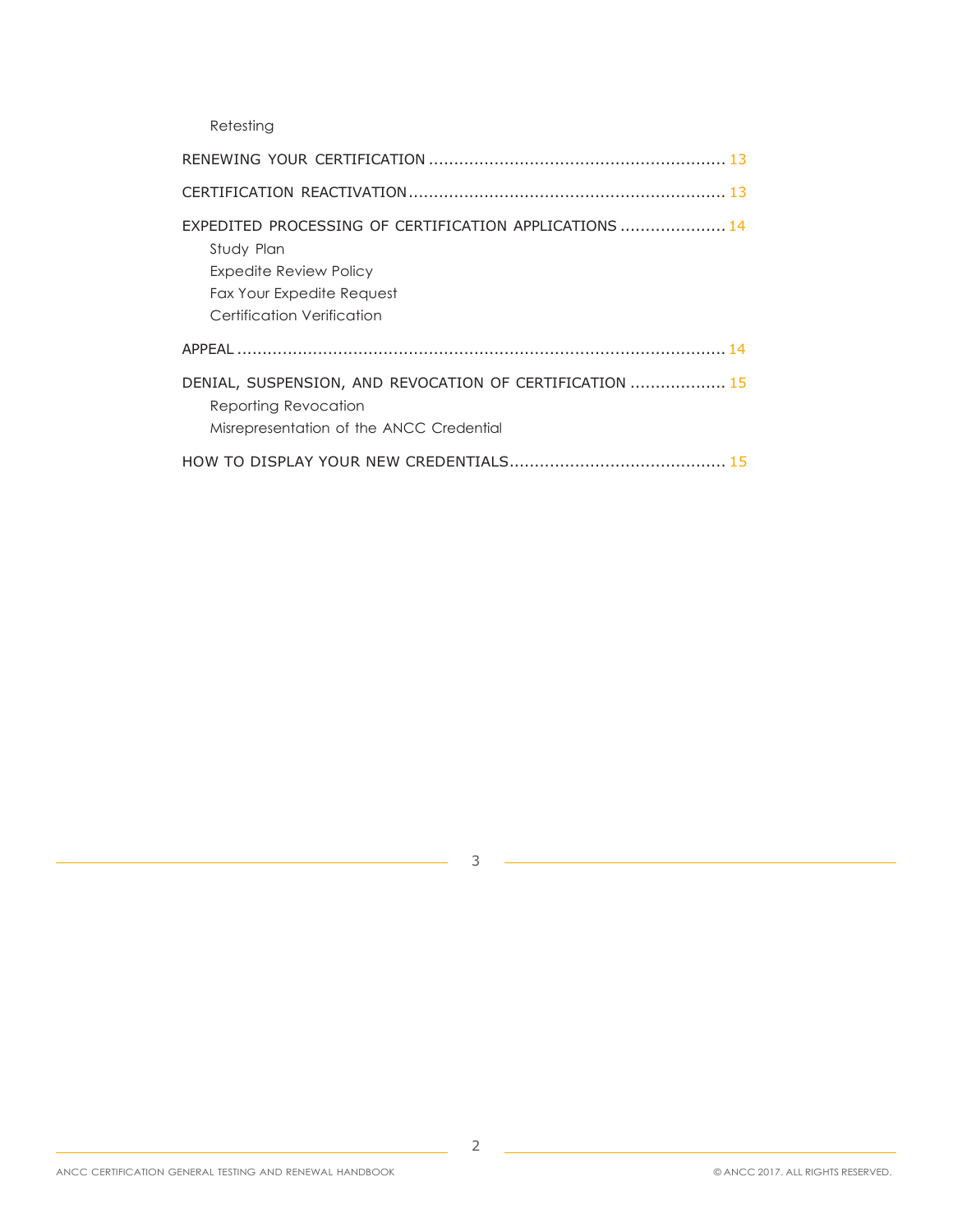### <span id="page-3-0"></span>ABOUT THIS HANDBOOK

This booklet provides a general overview of ANCC testing processes and procedures for those interested in taking an ANCC certification examination and an overview of information on maintaining certification.

More detailed ANCC testing and renewal information, including information related to specific exams such as test content outline, references, and sample practice questions—can be obtained at ANCC's website at **[www.nursingworld.org](http://www.nursingworld.org/)** or by calling 1.800.284.2378.

# <span id="page-3-1"></span>ABOUT ANCC CERTIFICATIONS

Most ANCC certifications are accredited by the Accreditation Board for Specialty Nursing Certification (ABSNC).



The U.S. Department of Veteran's Affairs, Centers for Medicare and Medicaid (CMS) and health insurance companies recognize ANCC certifications. ANCC APRN certification examinations are accepted by the National Council of State Boards of Nursing (NCSBN) and state boards of nursing.

ANCC certification examinations are in a multiple-choice format, and some examinations include alternate test item types such as drop and drag, hot spot, and multiple responses. Examinations are offered at domestic and international test centers. They are designed to objectively assess entry-level competency in advanced practice registered nursing (APRN) and validate nursing practice specialties, as well as interprofessional practice in specialty fields.

All ANCC programs are administered without discrimination on the basis of age, sex, color, creed, disability, gender identity, health status, lifestyle, nationality, race, religion, marital status, national origin, citizenship, status as an Vietnam Era or special disabled veteran or other statutory or otherwise legally protected category.

# <span id="page-3-2"></span>WHAT IS CERTIFICATION?

Certification is the process by which a nongovernmental agency or an association grants recognition to an individual who has met certain predetermined qualifications. Certification can be used for entry into practice,validation of competence, recognition of excellence, and/or for regulation. It can be mandatory or voluntary. Certification validates an individual's knowledge and skills in a defined role and clinical area of practice, based on predetermined standards.

# <span id="page-3-3"></span>HOW ARE EXAMS DEVELOPED?

The ANCC certification examinations are developed consistent with the technical guidelines recommended by the American Educational Research Association, the American Psychological Association, and the National Council on Measurement in Education (AERA, APA, NCME; 1999). Additionally, the ANCC certification examinations meet accreditation standards of the Accreditation Board for Specialty Nursing Certification(ABSNC) and the National Commission for Certifying Agencies (NCCA).

Each examination is developed by ANCC in cooperation with a Content Expert Panel (CEP) composed of carefully selected experts in the field. CEPs analyze the professional skills and abilities from role delineation studies, which provide the evidence for the test content outline (also called the test blueprint).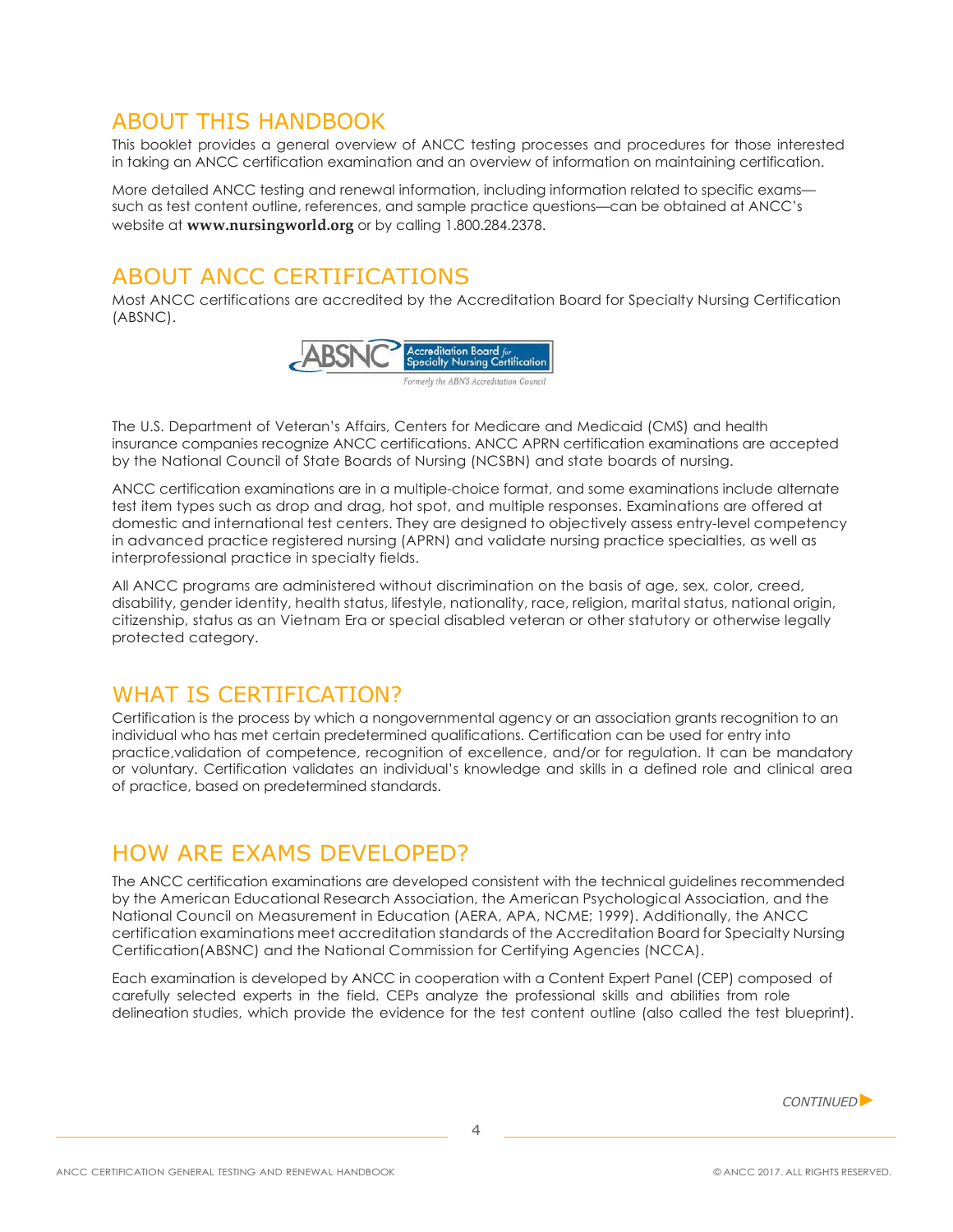Test questions or "items" are written by certified nurses and interprofessional content experts in their discipline who have received training by ANCC staff in writing items. The items are then reviewed by the CEP with the ANCC staff and pilot-tested to ensure validity and psychometric quality before being used as scored items on the actual examinations. ANCC adheres to a variety of guidelines during the development of items to ensure that the items are appropriate for the specialty and certification level (e.g., APRN vs. RN). This includes editing and coding items, referencing items to the approved test content outlines and reference books, and screening items for bias and stereotypes.

Items for the examinations are selected that reflect the test content outline and item distributions. The validity and reliability of the exams are monitored by ANCC staff. Certification examinations are updated approximately every three to five years.

# <span id="page-4-0"></span>HOW ARE EXAMS SCORED?

ANCC reports its examinees' test score results as pass or fail. If an examinee fails, the score report includes diagnostic feedback for each of the major content areas covered on the examination.

ANCC examinations are criterion-referenced tests, which means that an examinee's performance on the examination is not compared to that of other examinees in determining the examinee's pass/fail status. In a criterion-referenced test, an examinee must achieve a score equal to or greater than the minimum passing score for the examination. The minimum passing score represents the absolute minimum standards that the examinee must achieve to demonstrate the ability to practice the profession safely and competently. With the guidance of a measurement expert (e.g., a psychometrician), a panel of subject matter experts in the nursing specialty sets the minimum passing score for each ANCC examination. In setting the minimum passing score, ANCC uses the Modified Angoff Method, which is well-recognized within the measurement field.

Each exam contains between 125 to 150 scored test items plus 25 pilot test items that do not count towards the final score. For specific information on the number of items each exam contains, please refer to the test content outline associated with that exam.

Scores on ANCC examinations are reported on a scale with a maximum possible score of 500. To pass the ANCC examination, an examinee must achieve a scale score of 350 or higher. Prior to conversion of an examinee's score to this scale, the examinee's raw score on the examination is determined, which is simply the number of test items that the examinee answered correctly (e.g., 105 out of 150). The raw score is then converted to a scale score, using a conversion formula.

For examinees who do not achieve a scale score of at least 350, the score report will show the scale score achieved, "fail" status, and diagnostic feedback for each of the content areas covered by the examination.

#### The diagnostic feedback categories are:

- **LOW** The score you obtained for this content area is below an acceptable level. Substantial study of this content area is recommended prior to retaking the examination.
- **MEDIUM** The score you obtained for this content area is marginally acceptable; however, further study of this content area is recommended, prior to retaking the examination.
	- **HIGH** The score you obtained for this content area is well above average; however, a review of this content area may be helpful to you prior to retaking the examination.

The diagnostic feedback is intended to identify content areas that contributed to a failing score. The purpose of the diagnostic feedback is to help failing candidates tailor their study for a future examination.

Please note, reporting the score in scale format does not affect the pass/fail status of a candidate. The pass/fail status is determined based on whether the candidate has correctly responded to the required number of items.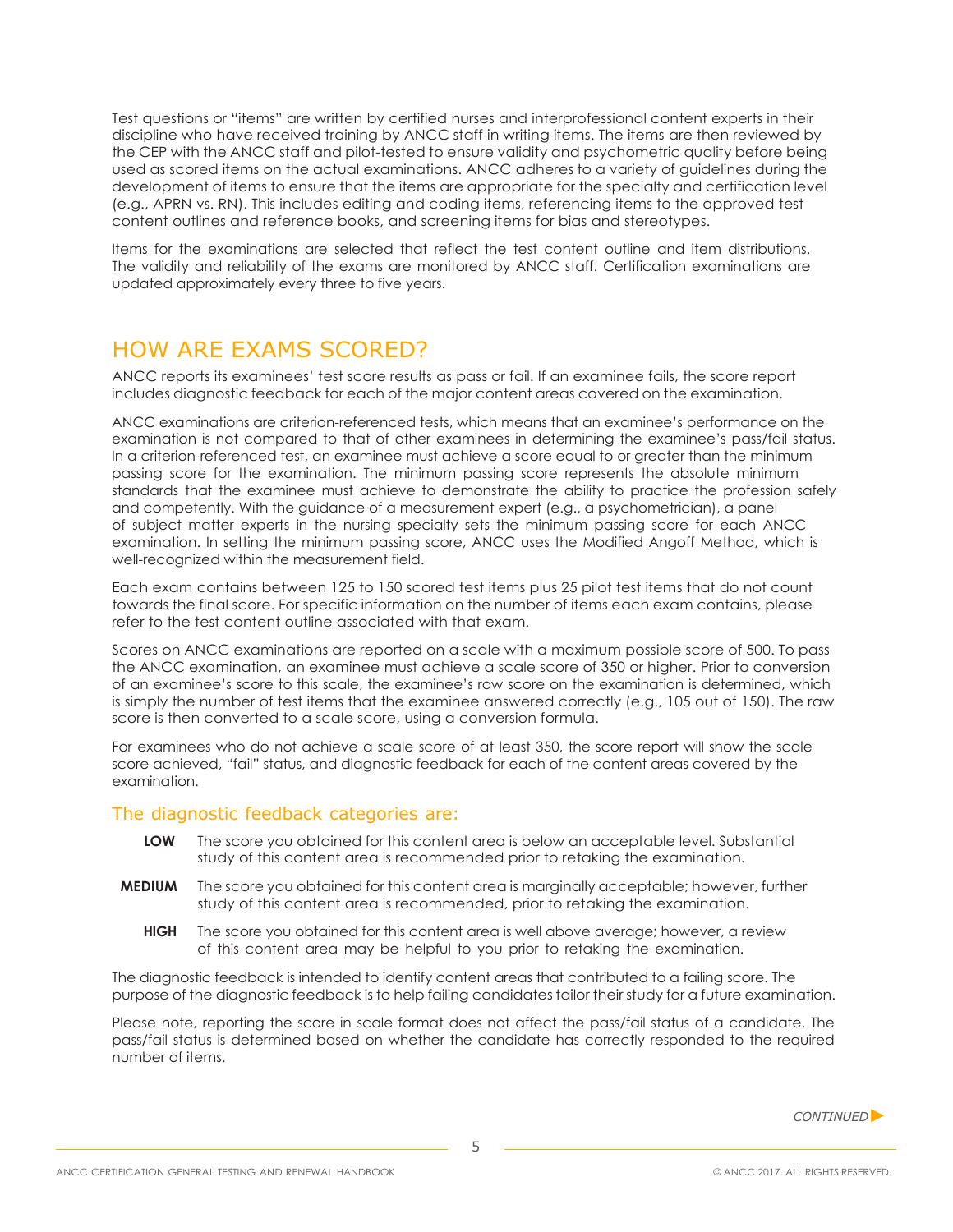# <span id="page-5-0"></span>GENERAL REQUIREMENTS FOR INITIAL CERTIFICATION

You must meet all the eligibility requirements for the certification exam you are seeking to take. If you do not meet all the eligibility requirements when you apply, you will not be permitted to take a certification examination. The specific eligibility requirements for your certification are available at **<https://www.nursingworld.org/our-certifications/>.**

*For exams that require academic transcripts for eligibility:* transcripts must be original documents, in sealed envelopes directly from the university registrar's office, and must include the degree-awarded date(degree-conferral date)\*. Official transcripts may be sent electronically directly from the university registrar's office to **[aprnvalidation@ana.org.](mailto:aprnvalidation@ana.org)**

*APRN certification candidates may be authorized to sit for the examination after all coursework and faculty-supervised clinical practice hours for the degree is complete, prior to degree conferral and graduation, provided that all other eligibility requirements are met. Please note, the Validation of Education Form and official/unofficial transcripts showing that coursework (and faculty-supervised clinical practice hours) is completed are required before authorization to test will be issued. ANCC will retain the candidate's exam result and will issue certification on the date the requested documents are \*received, all eligibility requirements are met, and a passing result is on. Unofficial transcripts are defined as a copy of a transcript, comprehensive record of your academic progress or a print out of all work completed - to date; including coursework, grades and degree(s) earned or in progress - which will allow ANCC to process and review your application.*

*For exams that require academic transcripts for eligibility: transcripts must be original documents, and must include the degree-awarded date (degree-conferral date)\*.Official transcripts may be sent, as follows:*

*• by mail, in original sealed envelopes, directly from the university registrar's office*

#### *or*

*• electronically, emailed directly from the university registrar's office or sent electronically via an online transcript delivery service t[o aprnvalidation@ana.org.](mailto:aprnvalidation@ana.org)*

For Authorization to sit for the exam, **prior to degree conferral and graduation**, ANCC will accept unofficial transcripts via email; to [APRNValidation@ana.org](mailto:APRNValidation@ana.org) or mail, to ANCC, PO Box 8785, Silver Spring, MD 20907- 8785. However, ANCC will retain the candidate's exam result and will issue certification on the date the final, degree-conferred and official transcript are received, all other eligibility requirements are met, and a passing result is on file. All practice requirements must have been met while holding an active professional license (RN licensure for nursing certifications or applicable license, certification, registration or organizational documentation for interprofessional specialties) license in a U.S. state or territory or the professional, legally recognized equivalent in another country. Any hours of practice as a licensed practical nurse OR a licensed vocational nurse OR working outside of the nursing or interprofessional specialty field do not qualify as part of the practice hour requirement. Practice hours may be either part of your employment or voluntary. An UNOFFICIAL transcript, as defined by ANCC, is a comprehensive record of your academic progress or a print out of all work completed - to date; including coursework, grades and degree(s) earned or in progress - which will ANCC to process and review your application. It can be either a copy of a transcript issued to you directly by your school or an electronic copy downloaded from your school's website. ANCC RESERVES THE RIGHT TO REJECT ANY UNOFFICIAL TRANSCRIPT THAT APPEARS TO BE ALTERED\*.

\*The altering, creating, otherwise falsifying or tampering with university records, or otherwise misrepresenting one's academic accomplishments, awards or credentials could result in the denial, suspension or revocation for cause of your ANCC certification. This includes, but is not limited to, altering or creating an academic transcript and unauthorized use of university documents including letterhead and/or school seal.

All fees must be paid at the time your application is submitted to ANCC. Applications received with insufficient funds delay the review of your application for eligibility and delay your ability to schedule and take a certification examination.

Applications received with missing documentation (including signatures) delay the review of your application for eligibility and delay your ability to schedule and take a certification examination.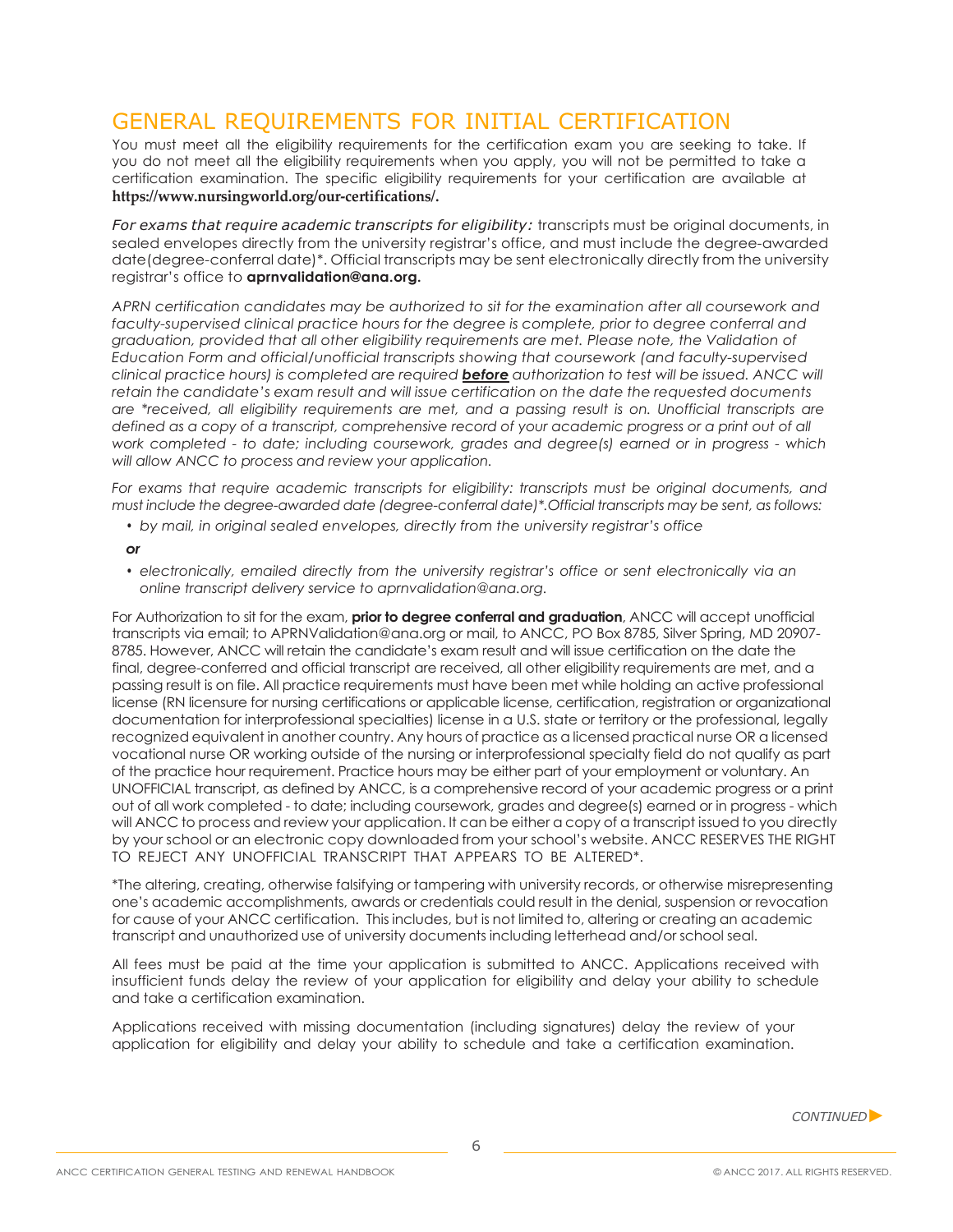# <span id="page-6-0"></span>SPECIAL TESTING ACCOMMODATIONS

The American Nurses Credentialing Center (ANCC) and its testing vendor make every effort to reasonably accommodate candidates with documented disabilities as defined by the Americans with Disabilities Act (ADA). If you have a disability as defined under the ADA, you must notify ANCC by submitting a report regarding your request from your physician or a qualified healthcare professional. The information must be on the physician's or other qualified healthcare professional's letterhead, typed, dated, and signed by the healthcare professional.

The report must document the following information in order to be considered:

- ▶ A specific diagnosis and date of your diagnosis
- ▶ Specific and current findings that support your diagnosis (relevant medical history, tests administered, date of the most current evaluation, within the last 3 years)
- ▶ A description of your substantial day-to-day functional limitations resulting from your stated disabilities
- ▶ Specific recommendations for your testing accommodation(s) including a detailed explanation of why the accommodation is needed. If the accommodation includes extra time, please indicate the amount of time requested.

*Important Note*: *Additional information may be requested after a review of your information.*

Please wait for confirmation of special accommodations BEFORE scheduling a testing appointment as special accommodations cannot be added to an existing testing appointment.

### <span id="page-6-1"></span>INTERNATIONAL TESTING

ANCC exams are available internationally. For test center locations, please visit [www.prometric.com/ANCC.](http://www.prometric.com/ANCC)

- **▶ If you are licensed outside the US:** Please have the RN or interprofessional license verified for equivalency by a credentials evaluation organization, such as CGFNS prior to application.
- ▶ If you were educated outside the US and the exam requires a degree (NON-APRN only)\*: Please have degrees verified for equivalency by a credentials evaluation organization, such as CGFNS prior to application. This applies to nurses licensed inside and outside of the US.
- ▶ **If you are an APRN (Clinical Nurse Specialist and Nurse Practitioner) applicant:** Candidates must meet all current eligibility requirements. This includes: hold a master's, postgraduate, or doctoral degree\* from a program accredited by the Commission on Collegiate Nursing Education (CCNE) or the Accreditation Commission for Education in Nursing (ACEN), or the National League for Nursing (NLN) Commission for Nursing Education (CNEA) ANCC does not accept individual course-bycourse evaluations of programs.

*\*This applies to nurses licensed both inside and outside the US.*

Contact the ANCC Customer Care Center at 1.800.284.2378 or 301.628.5000 or **[certification@ana.org](mailto:certification@ana.org)** or by sending an email inquiry to **[certification@ana.org](mailto:certification@ana.org)** for details or if you have additional questions.

### <span id="page-6-2"></span>TEST SITES

You can locate exam test sites, addresses, and phone numbers at **[www.prometric.com/ANCC](http://www.prometric.com/ANCC)**.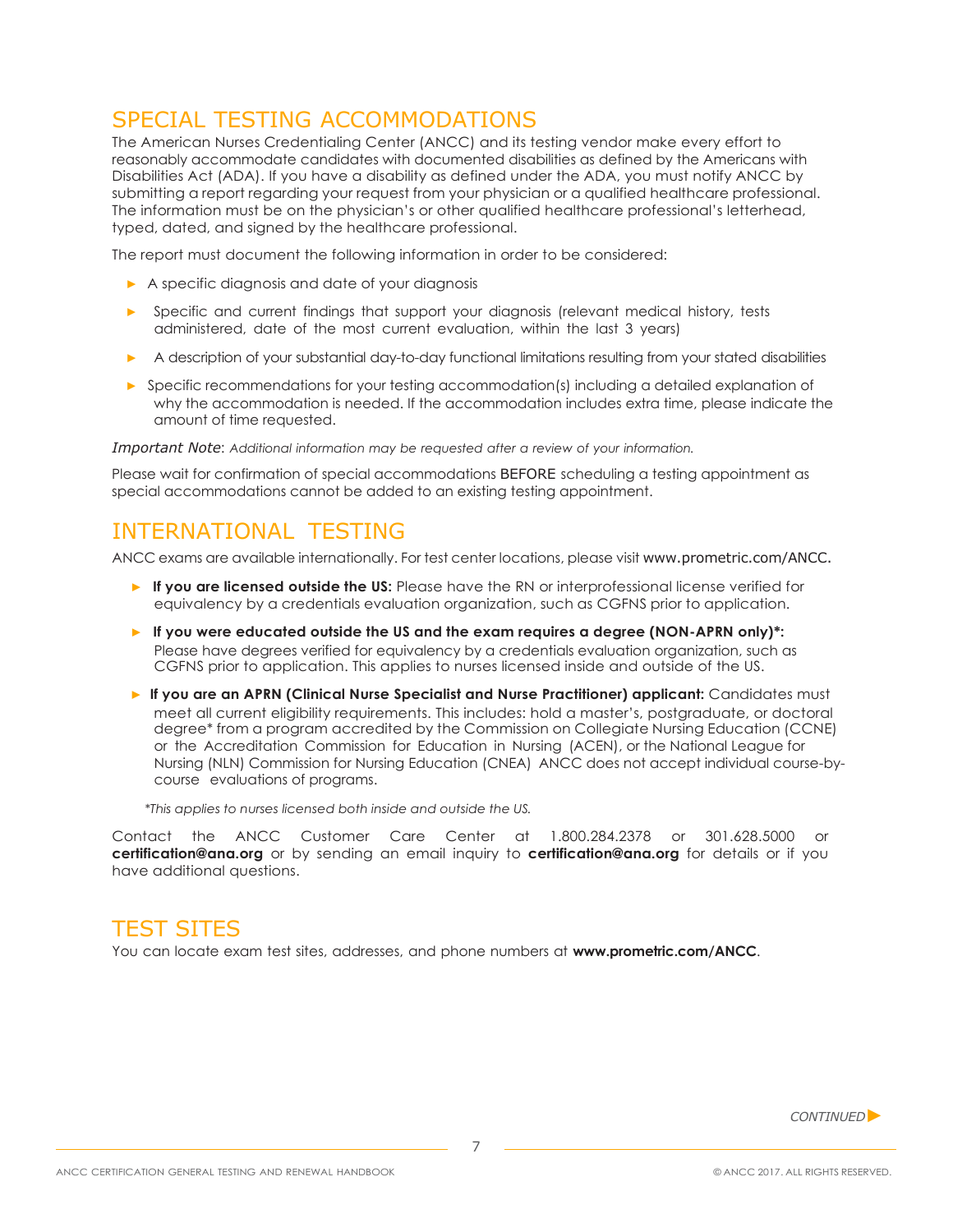# <span id="page-7-0"></span>PREPARING FOR THE CERTIFICATION EXAMINATION

<span id="page-7-1"></span>Each certification exam has a test content outline, reference list, and sample questions available for free to prepare you for the examination.

#### Study Plan

Approximately 6 months before you plan to take your exam, develop a study plan. This could include self-study, finding a study buddy or group, taking a review course, taking an online narrated review course, reviewing current textbooks and articles, or other methods. The key is to have a study plan and follow through with it.

#### Test Content Outlines

You can find a complete test content outline on the ANCC Web site. The test content outline includes the number of questions for each domain of practice and identifies the areas that are included on the examination.

### Sample Questions

To practice, you can answer sample questions that are similar to those on the actual examination but do not represent the full range of content or levels of difficulty. There is no time limit associated with reviewing the sample questions, and you can review them as many times as you wish, for free.

#### References

For additional reading, you might want to look over the list of authoritative texts. While the list is not all-inclusive, it may act as a guide to help you prepare.

### <span id="page-7-2"></span>RECORDS MANAGEMENT AND RETENTION

ANCC Record Retention Policy is to collect and maintain all records necessary to fulfill the legal requirements for record retention and disposition. This includes all information submitted in support of initial certification and certification renewal. The names of candidates for a test or names of individuals failing a test or individual test scores are not released.

Certificant and Candidate information and certification test results are maintained indefinitely in the ANCC Certification database, Personify. The records are password protected and accessible only to staff involved with the certification process. Information from hard copy applications or supporting documents is manually entered into Personify and the document imaged for storage on a password protected secure site. Supporting documents include but are not limited to transcripts, licenses, membership cards, or written communications.

ANCC maintains records of submitted hard copy documentation for a minimum of five years. In addition, ANCC maintains electronic records of all customer activity and online applications within its database system.

# <span id="page-7-3"></span>MAINTAINING YOUR CONTACT INFORMATION

### Change of Address

If you have a change to any of your contact information, please call us at 1.800.284.2378 or update in your account through your ANCC Login on **[www.nursingworld.org](http://www.nursingworld.org/)** or email us at **[certification@ana.org](mailto:certification@ana.org)** to inform us of the change, so you can ensure you receive all correspondence.

**Failure to maintain current contact information with ANCC will result in your missing critical updates.**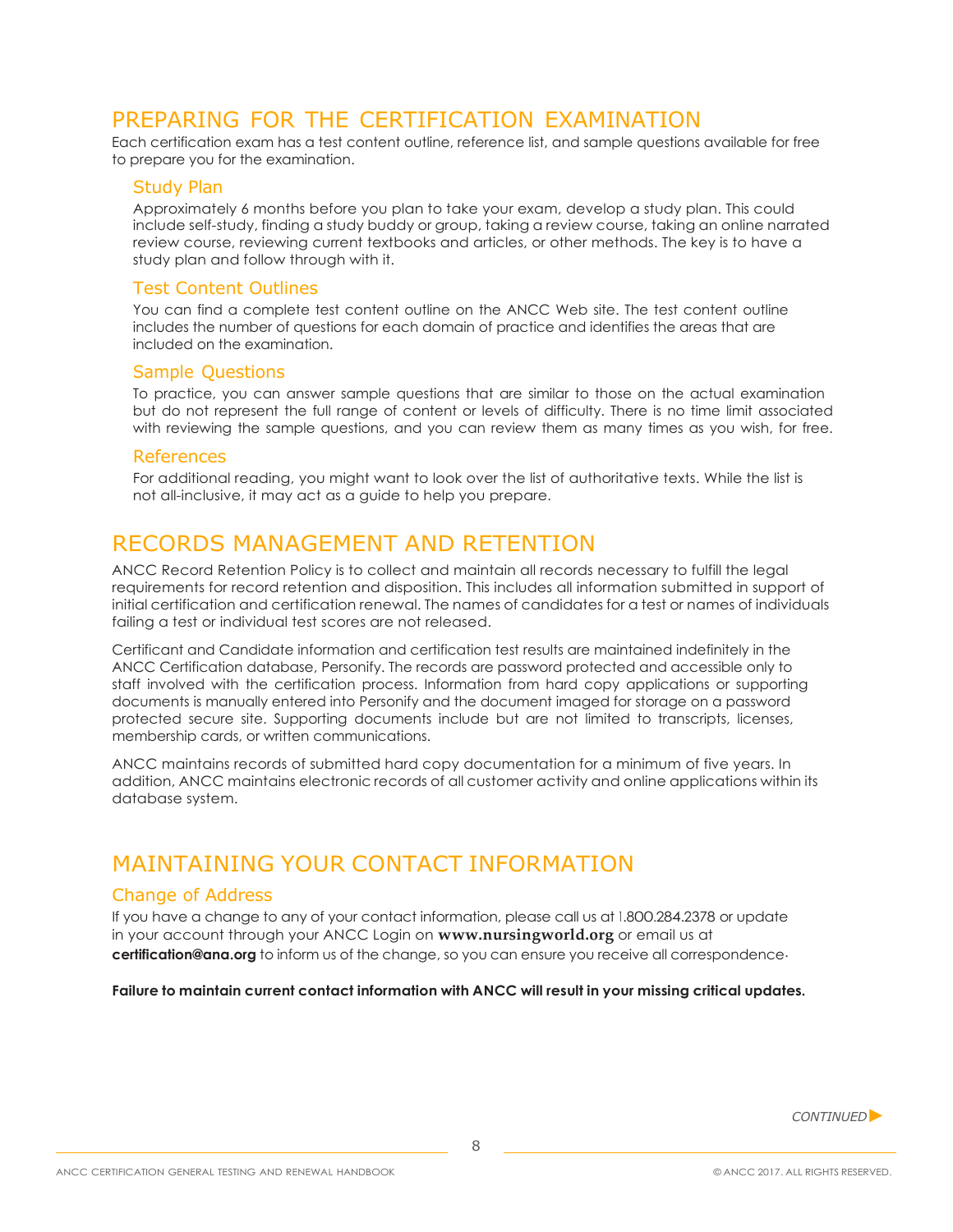### Change of Legal Name

Requests for legal name change due to marriage, divorce, or a court-approved legal name change must be sent in writing with a copy of the marriage certificate, divorce decree, court-approved legal name change document or updated (and most recent) copy of your driver's license or stateissued identification card, reflecting the name change. For clinicians who have applied in the past under one name and are currently applying under a different name, please note that ANCC requires copies of legal name change documents before proceeding with the application review process.

Send a request for legal name change, by mail or email, with accompanying documentation to:

ANCC Certification ATTN: Name Change 8515 Georgia Avenue, Suite 400 Silver Spring, MD 20910 Email: [certification@ana.org](mailto:certification@ana.org)

If you are currently certified and have already been issued a wall certificate but wish to order a duplicate wall certificate with your new legal name, please send a completed Duplicate Wall Certificate Order Form: **[www.nursingworld.org](http://www.nursingworld.org/)** with payment, to:

ANCC Certification ATTN: Duplicate Wall Certificate P.O. Box 8785 Silver Spring, MD 20910

# <span id="page-8-0"></span>SCHEDULING A TEST DATE

All ANCC examinations are computer-based and offered through the Prometric™ testing system. The testing system is an international network of testing centers. Additional information about the location of test centers, including the address and telephone number of each center, is available at **[www.prometric.com/ANCC.](http://www.prometric.com/ANCC)** ANCC delivers its certification examinations via computer-based testing, year round.

After you receive an Authorization to Test Notice, you will have 90 days to make an appointment with Prometric to take the test. You cannot schedule an appointment prior to receiving your Authorization to Test Notice or after the expiration date on your Authorization to Test Notice. Schedule as soon as possible for your preferred date and time, and provides you with the flexibility to schedule your examination based on your religious, personal or other needs. If you wait until near the end of the eligibility period, you may have to accept any appointment available.

You can schedule an appointment online at the Prometric Registration Web site at **[www.prometric.com/ANCC](http://www.prometric.com/ANCC)** or by calling the Prometric Registration Center at 1.800.350.7076. Prometric may charge a fee to reschedule or cancel your appointment. Please reference the Prometric reschedule and cancel information a[t https://www.prometric.com/ancc](https://www.prometric.com/ancc) for additional information. If candidates cancels in less than 2 days, they forfeit their testing fee.

# EXTENDING THE 90-DAY TESTING WINDOW

In the event that you are unable to test during the 90-day testing window, you may, **one time only**, request a new 90-day testing window. The exam re-assignment fee is \$100. This new testing window must begin less than 6 months from the last day of the initial testing window; requests should be received after the end of the initial 90-day testing period. If you do not test during your new testing period, you will need to reapply as a new applicant, meet any new eligibility requirements, and pay all applicable fees. To make this request, please complete the Testing Window Re-Assignment Request form at **[www.nursingworld.org.](http://www.nursingworld.org/)**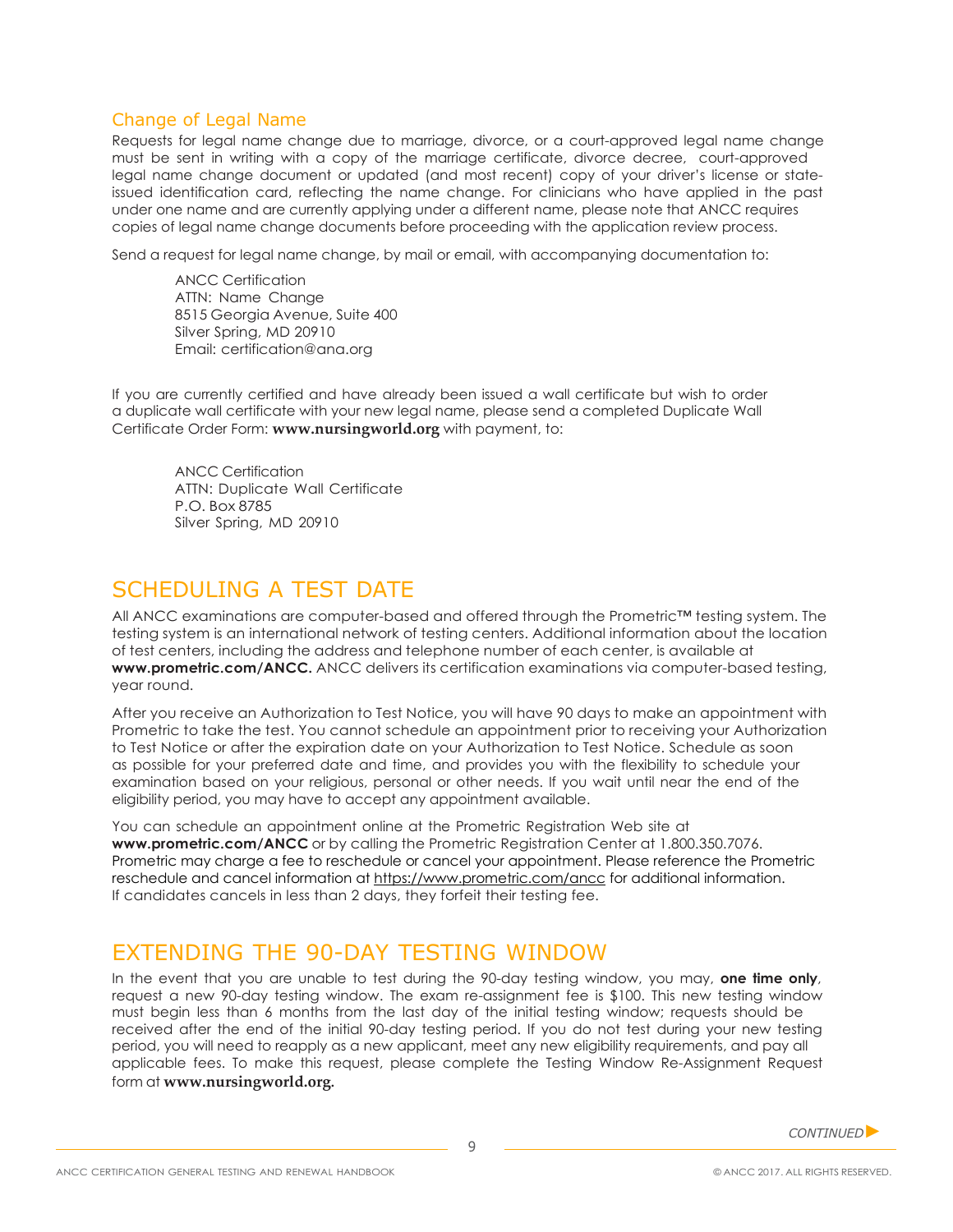# <span id="page-9-0"></span>THE DAY OF THE EXAM

### What to Bring

When you arrive at the test center, you must present one form of acceptable identification from the list below (no photocopies will be accepted):

- ▶ Driver's license issued by the Department of Motor Vehicles in one of the 50 states in the United States, the District of Columbia, or one of the U.S. territories
- ▶ State identification issued by the Department of Motor Vehicles in one of the 50 states in the United States, the District of Columbia, or one of the U.S. territories
- ▶ Passport
- ▶ U.S. military identification

Your identification must be valid (unexpired) and contain both your signature and a recent (no more than 10 years old) photograph. All identification must be in English and signed in English. If you are currently serving in the U.S. military and are testing outside the United States, the District of Columbia, and the U.S territories, then you are required to provide valid U.S. military identification. If your valid military identification does not have both your signature and a recent photograph, you will need to provide additional identification that meets the aforementioned requirements. The only identification acceptable in test centers outside of the United States, the District of Columbia, and the U.S. territories is a valid passport for candidates who cannot provide valid U.S. military identification.

If you do not bring one form of acceptable identification (possibly two forms of acceptable identification, if testing outside of the United States) listed above, you can substitute an official ID that does not contain a signature plus a secondary ID that does contain a signature.

If you do not bring acceptable ID, you will not be admitted to the test and your eligibility window will end. You will be required to submit additional documentation and fees in order to schedule a new testing date. Please, contact ANCC for details.

It is not necessary for you to bring the ANCC Authorization to Test Notice to the test center, and it will not be counted as an acceptable form of identification. ANCC partners with Prometric to deliver its certification examinations and endorses and supports the Prometric procedures in the administration (security and standardized testing) of ANCC examinations.

# WHAT TO EXPECT

Once at the test center, you should expect the following, upon check-in (and upon return from breaks):

- ▶ Signing into the test center log book
- ▶ Visual inspection of eyeglasses, jewelry, hair and other accessories
- ▶ (For APRN candidates only) Elecronic Biometric capture (fingerprint)
- ▶ Locker Key Tag
- ▶ Dry-erase Board, for note taking
- ▶ Scanning, with metal detector

#### **Restrictions**

Do NOT bring any of these items to the testing center: books, paper, calculators, tissues, food, drink, water, notes, cell phone, PDA, or personal electronics of any kind.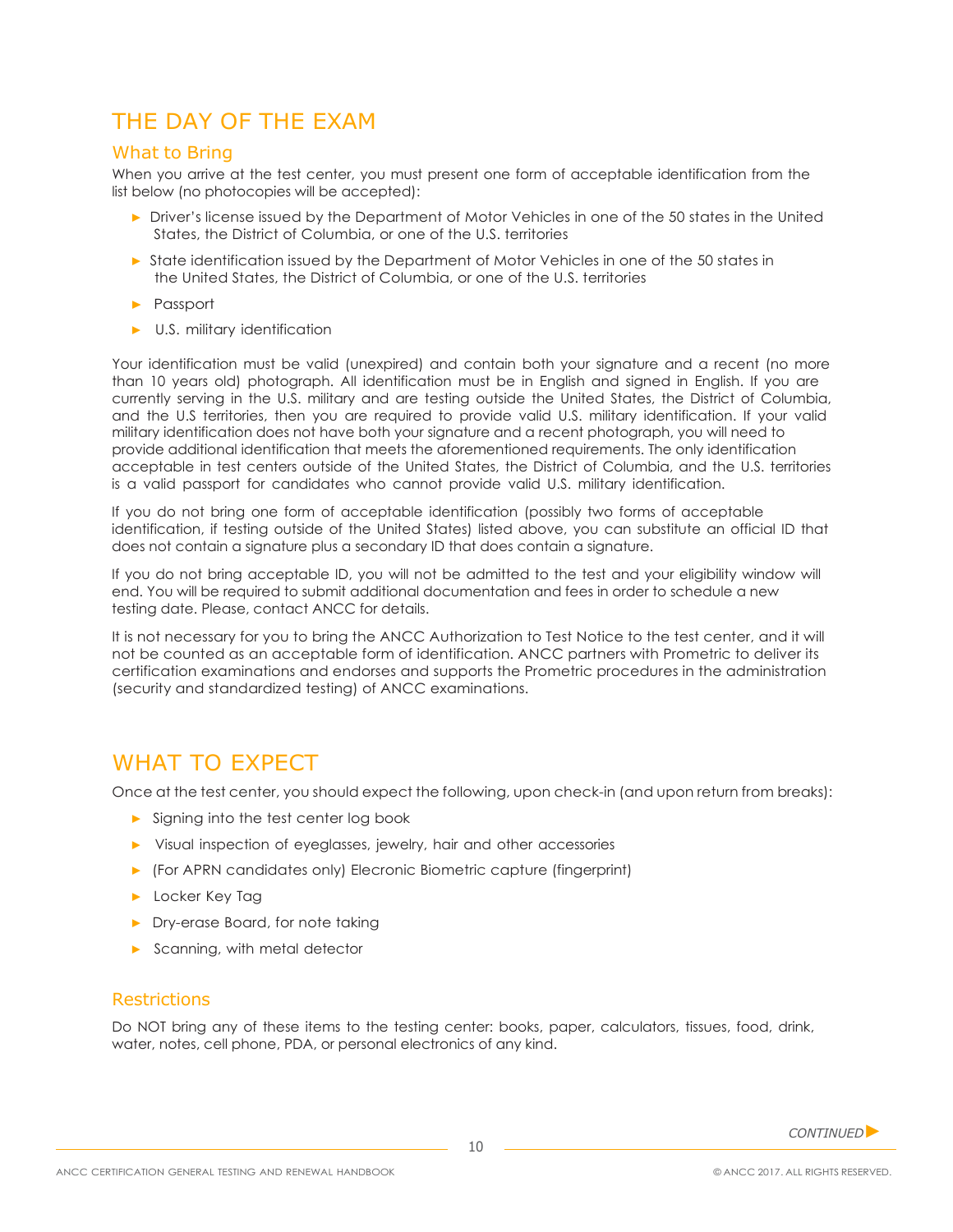Use of a cellular phone or other electronic or other devices is strictly prohibited and will result in dismissal from the examination and additional actions by ANCC.

No documents or notes of any kind may be removed from the examination room, and such removal may result in dismissal from the examination and additional actions by ANCC.

No questions concerning the test content may be asked during the examination, and asking questions may result in dismissal from the examination and additional actions by ANCC. All candidates will be required to remove their eyeglasses for visual inspection by a Prometric Test Center Associate (TCA). Other items subject to a visual inspection include (but are not limited to) jewelry, neckwear, hair and other accessories worn by candidates.

### Time of Arrival

You must arrive at the test center at least 15 minutes before your scheduled appointment time. If your arrival is so late that your session would interfere with the test center schedule, you will be considered a "no show" and your testing window will automatically expire. You will be required to submit additional documentation and fees in order to schedule a new testing date. Please contact ANCC for details.

### Length of Time for Exam

Total time for most exams is 4 hours, which includes time set aside for check-in, instructions, and a practice session on the computer. The actual time allotted for most tests is 3.5 hours. Please refer to the individual certification page at **[www.nursingworld.org](http://www.nursingworld.org/)** for the total time allotted for your exam. Before starting the actual test, you may take a practice session that allows you to become familiar with the computer system.

After finishing the test, you will be asked to complete a brief survey before leaving the testing center. Completing this survey provides feedback to ANCC for quality improvement initiatives.

Any issues that occur at the test site that affect test performance must be reported to the Test Center Administrator (TCA) before leaving the test center. Please also call the Prometric Customer Care hotline at 1.800.350.7076 and ANCC at 1.800.284.2378 or send an email to **[certification@ana.org](mailto:certification@ana.org)** to discuss concerns that affected your test experience.

### Rules for Taking ANCC Exams

- ▶ Sufficient time has been provided for you to respond to all questions. You are advised not to spend an inordinate amount of time on individual questions until you have had an opportunity to respond to every question. Time is not intended to be a factor in the examination.
- ▶ There is no penalty for guessing; you are encouraged to respond to every examination question. Computer-based exams DO allow you to mark questions you are unsure about and go back to them later. All instructions given by the proctor must be followed in order to ensure proper processing of your examination results.
- ▶ All candidates will be checked-in at the test site prior to being admitted to the examination room. You are required to place all personal possessions in a designated area.
- ▶ All ANCC exams are "closed book." Books, paper, calculators, PDAs, cell phones, or electronic or other devices or resources are not allowed. Test center administrators will issue and dry-erase boards that must be turned in at the end of the test session. Failure to follow these instructions can result in your scores being revoked and may prohibit you from retesting or taking other ANCC certification examinations.
- ▶ No test materials, documents, or memoranda of any sort may be removed from the examination room or retained. You may not copy or take a picture or reproduce any test questions or make any notes regarding the content of the examination. If you attempt to do so, your results will be invalidated and you may be prohibited from retesting or taking any other ANCC certification.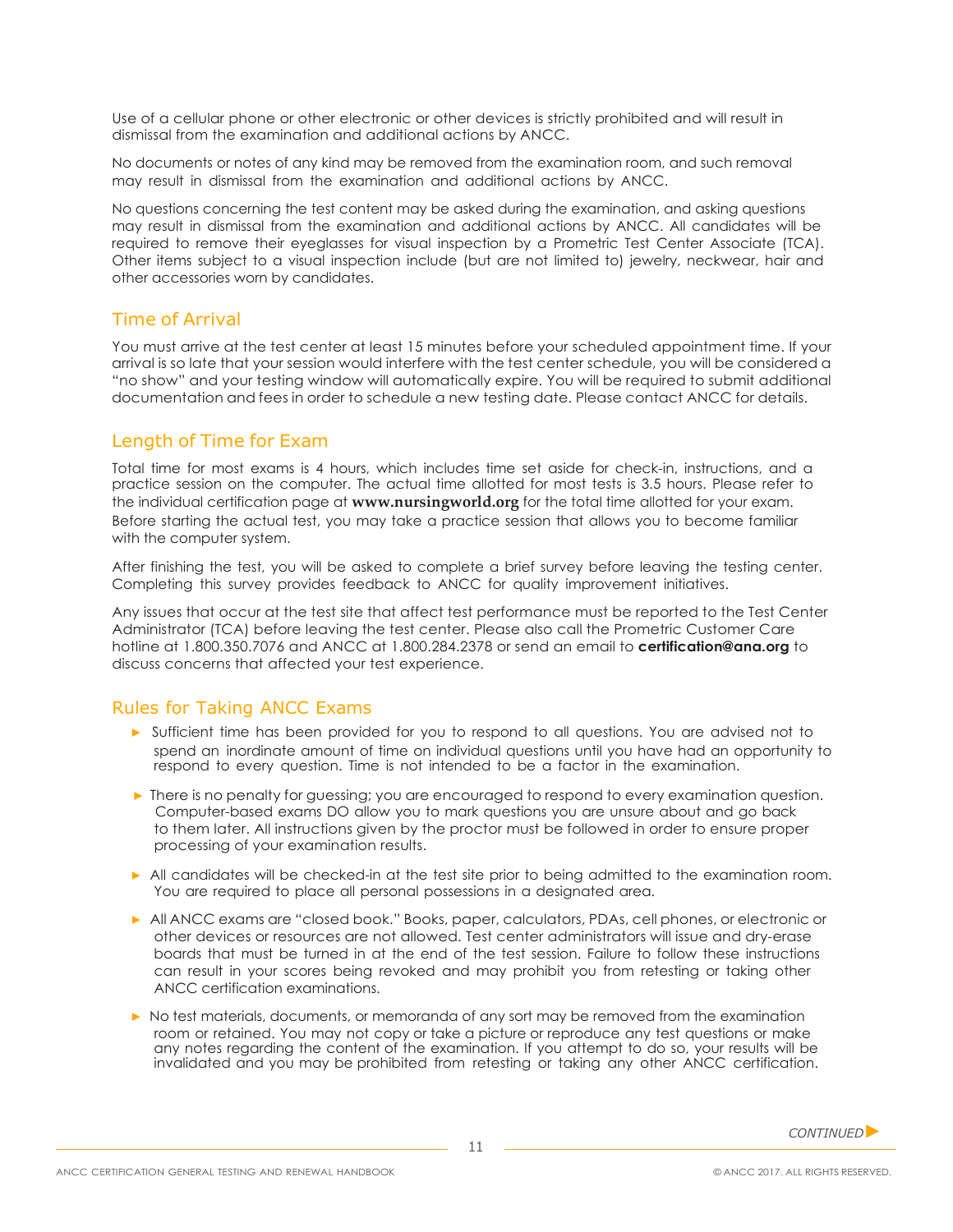- ▶ No food or drink, including water, may be taken into the testing room. You may leave the testing room to use the restroom or get a drink of water, but you will need to sign out according to the instructions that will be explained at the test site. Your testing time will not be increased to accommodate a break. If you have a medical condition and cannot comply with this rule, you must apply for special testing accommodations.
- ▶ Please verify that you have been given the correct examination that you are eligible to take. Check the title and examination code on the cover/screen of the examination to make sure they match with the information the testing agency sent you. If you request to switch the examination you have previously applied for, (depending on the circumstances) there may be a \$100 administrative fee required to facilitate the change.
- ▶ You may not ask questions concerning content of the examination during the examination period.
- ▶ During the examination, you must not give help to or receive help from others. Proctors are required to report any incident in which there is evidence of irregular behavior. Any such reports could result in the invalidation of your test scores and/or other sanctions.
- ▶ Additional testing center regulations are published on the Prometric Web page at **[https://www.prometric.com/en-us/for-test-takers/prepare-for-test-day/documents/](https://www.prometric.com/en-us/for-test-takers/prepare-for-test-day/documents/TestCenterRegulations.pdf) [TestCenterRegulations.pdf.](https://www.prometric.com/en-us/for-test-takers/prepare-for-test-day/documents/TestCenterRegulations.pdf)**
- ▶ Confidentiality: You will be required to sign a Statement of Understanding; by signing it you agree not to release any details regarding the exam questions, including giving written or verbal information about the test questions to colleagues, faculty, social media, etc. Violation of that agreement can result in loss of certification and liability for civil penalties and damages.

### Complete Withdrawal from an Exam

Requests for permanent withdrawal must be received by ANCC before the expiration of the assigned 90-day eligibility period. You must cancel any previously scheduled appointments with Prometric in order to not be charged the full test fee. An administrative fee and any special fees are nonrefundable. If you decide to apply for certification again, you must complete a new application, pay fees, and meet all eligibility requirements in effect at the time at which you reapply.

Send a written request for withdrawal to:

ANCC ATTN: Exam Withdrawal P O Box 8785 Silver Spring, MD 20910-8785

You may also submit a withdrawal request, via email, to **[certification@ana.org.](mailto:certification@ana.org)**

# AFTER THE EXAM

### Test Results

All computer-based exams offer on-site testing results. This means you will receive a copy of your test results before you leave the test center. If you do not receive a copy of your results at the center, please call ANCC at 1.800.284.2378 or send an email to **[certification@ana.org.](mailto:certification@ana.org)**

To protect candidates' privacy and ensure no misinterpretations occur, test results are not released by telephone, fax, or email for any reason.

Your certification start date is the date you successfully completed the exam.\*

*\* Please note: if your application is pending evidence of graduation/degree conferral, ANCC will retain your exam result and will issue certification and provide services described below on the date the requested documents are received and all eligibility requirements are met.*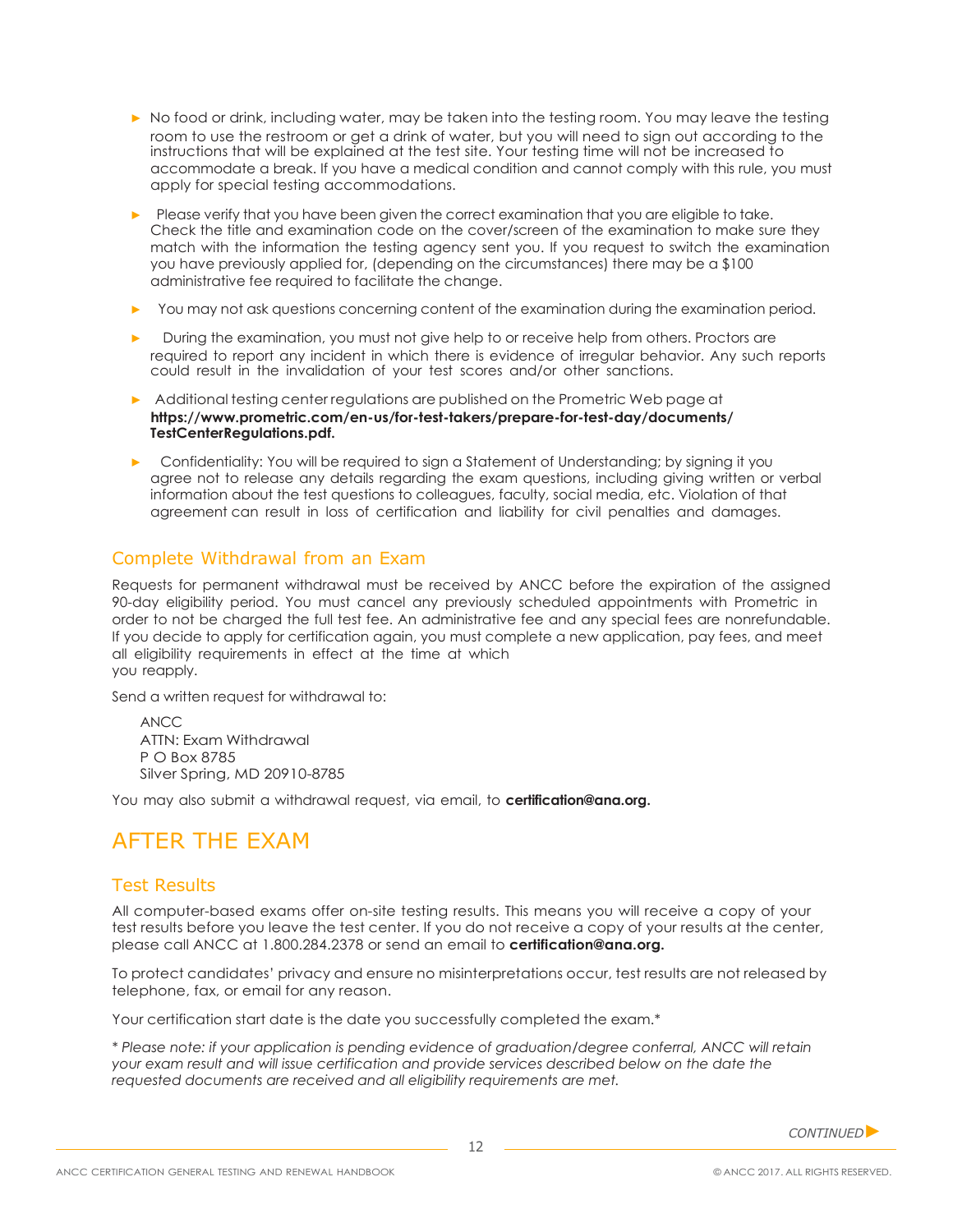Your certificate and ANCC pin are mailed to you approximately 4 weeks after you have successfully completed the exam. You will also receive an official letter from ANCC with your specific 5-year certification period.

### Verification of Certification

ANCC provides primary source verification. Request your one free verification of certification at **[https://www.nursingworld.org/certification/verification/.](https://www.nursingworld.org/certification/verification/)** Additional verifications of certification can also be ordered from this site. ANCC does not automatically send verification to your state board of nursing or employer. Please request the verifications you need.

### Exam Scoring

Test results are pass or fail. If you fail, your score report will include diagnostic information for each content area of the test.

### Retesting

If you do not pass the examination you may retest after 60 days from the date you last tested. You may not test more than three times in any 12-month period. All candidates who retest must submit a retest application and meet eligibility requirements in effect when the retest application is submitted. ANCC may require additional supporting documentation to determine eligibility.

[To apply for a retest, please follow the instructions at this link:](https://www.nursingworld.org/certification/certification-policies/scores-retest-application/) **[https://www.nursingworld.org/](https://www.nursingworld.org/certification/certification-policies/scores-retest-application/)  [certification/certification-policies/scores-retest-application/](https://www.nursingworld.org/certification/certification-policies/scores-retest-application/)** or call Customer Care at 1.800.284.2378 or send an email to **[certification@ana.org](mailto:certification@ana.org)**. You are required to retake the entire examination.

# RENEWING YOUR CERTIFICATION

Health systems technology, strategies, and research can change professional practice and health care, and this can become an issue for public safety. Due to these changes, the Commission on Certification (COC) established a 5-year period for certification. Renewing certification every 5 years provides evidence to the public that the nurse is meeting requirements for continued competence by updating his or her knowledge and showing commitment to lifelong learning. Certification can be renewed through various professional development and practice activities. Certification renewal may also permit you to seek continued licensure, reimbursement, and potential employer recognition. Certification renewal is required for continued use of your ANCC certification credentials. If you choose not to renew your ANCC certification, then you must cease using your ANCC credentials after your certification expiration date.

The current renewal requirements are available at **[https://www.nursingworld.org/certification/renewals/.](https://www.nursingworld.org/certification/renewals/)**

#### Helpful Hints:

- ▶ Visit the ANCC Web site on a regular basis to download the most current renewal requirements. Certification renewal criteria can change to reflect changes in practice or regulatory requirements.
- ▶ Develop a plan to show evidence of continual competence requirements for certification renewal.
- ▶ Provide ANCC with any changes to your contact information including a preferred email address.
- ▶ Maintain an active registered nurse license.

**Important Notice:** There is no grace period or backdating. Certification renewal applications received after the certification expiration date will have a renewal period beginning with the date of approval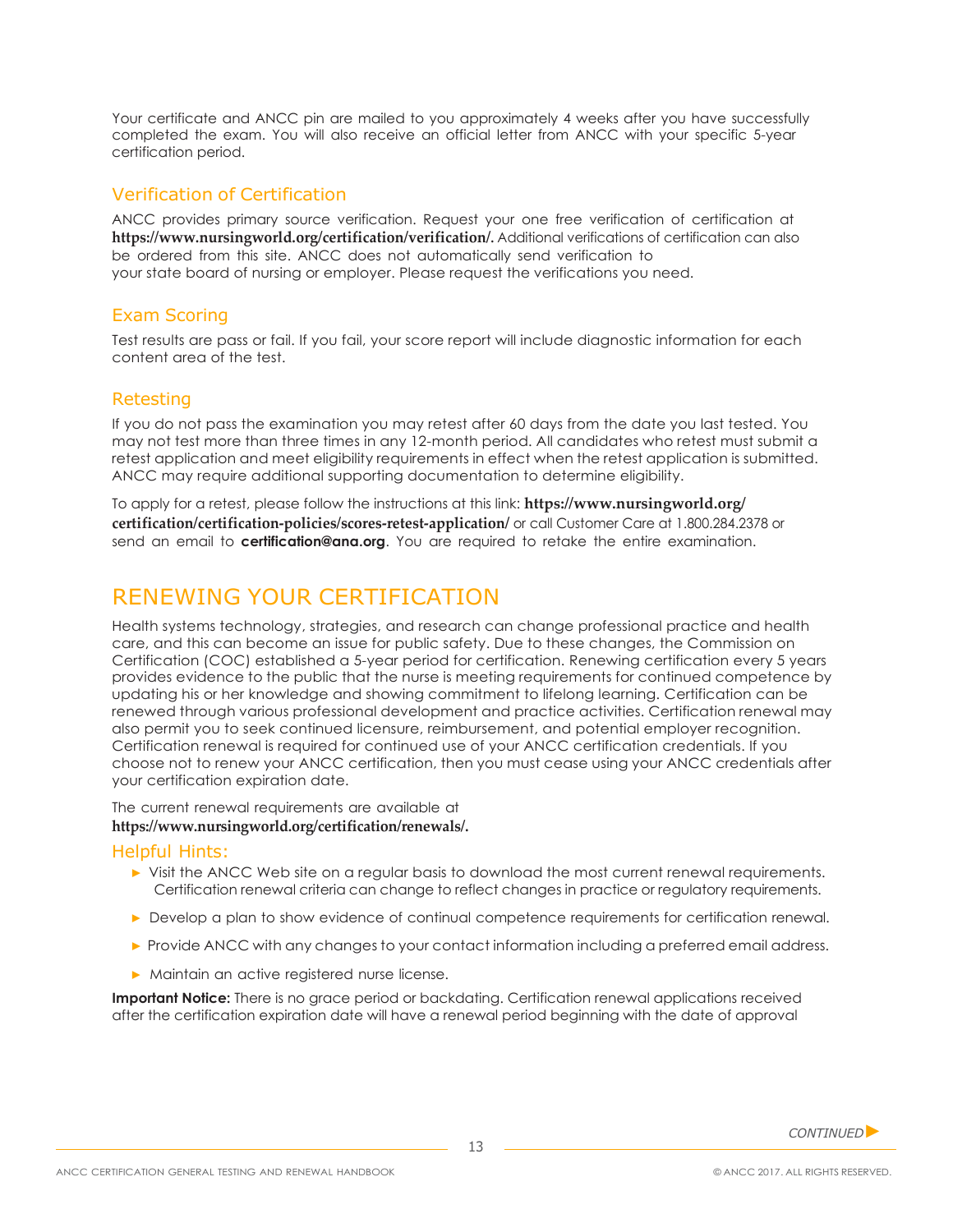and will therefore incur a gap in the certification dates. When there is a gap in certification dates, ANCC cannot backdate a certification renewal to meet regulatory, reimbursement, or other requirements for practice or employment. You will need to check with your state licensing board, your employer, and/or the agency that is reimbursing your services to determine if you can continue to practice and/or receive reimbursement for services while you are in the process of reactivating your certification. Please submit the complete application when you renew—submitting a partial or incomplete renewal package will only delay approval of your certification renewal, resulting in a longer gap in the certification dates.

# CERTIFICATION REACTIVATION

A lapsed or expired ANCC certification may be reactivated. There is no "grace period." The procedure to reactivate your ANCC certification depends on the amount of time that has lapsed since the certification expiration date and exam availability. Please refer to the current Certification Renewal Requirements, posted on our website.

If you have multiple certifications that have expired, you will need to meet all certification renewal requirements for each expired certification and submit an application with the renewal fee and reactivation fee for each certification you are choosing to reactivate.

# EXPEDITED PROCESSING OF CERTIFICATION APPLICATIONS

### Processing Time

[To shorten this processing time to 5 business days, complete the](https://www.nursingworld.org/%7E4aae13/globalassets/certification/certification-policies/ancc-expediteform2012-draft-3-final.pdf) **Certification Expedite Review Request Form** [\[pdf\] and include the processing fee.](https://www.nursingworld.org/%7E4aae13/globalassets/certification/certification-policies/ancc-expediteform2012-draft-3-final.pdf)

### Expedite Review Policy

All certification applications are subject to the same review and must meet all ANCC eligibility requirements. No eligibility criteria will be waived. Furthermore, if an application is incomplete or ANCC requires additional information to determine eligibility for certification, the review of the application may not be completed within 5 days and additional delay may result.

### Fax Your Expedite Request

Please fax (do not mail) your Certification Expedite Review Request Form [pdf] to 301.628.5233. Mailing this form with your certification application will delay processing. If you both fax and mail it, you will be double-charged.

### Certification Verification

Please be advised that ANCC does not automatically send verifications to you, state boards of nursing or employers. ANCC encourages you to complete and fax the **[Verification Request Form](https://www.nursingworld.org/%7E48efb6/globalassets/certification/certification-policies/certificationverificationform.pdf)** [pdf] with the Certification Expedite Review Request Form to ensure the fastest verification processing time after your exam.

# APPEAL

Please refer to **<https://www.nursingworld.org/certification/certification-policies/appeal-policy--procedure/>** for the policy on Appeal.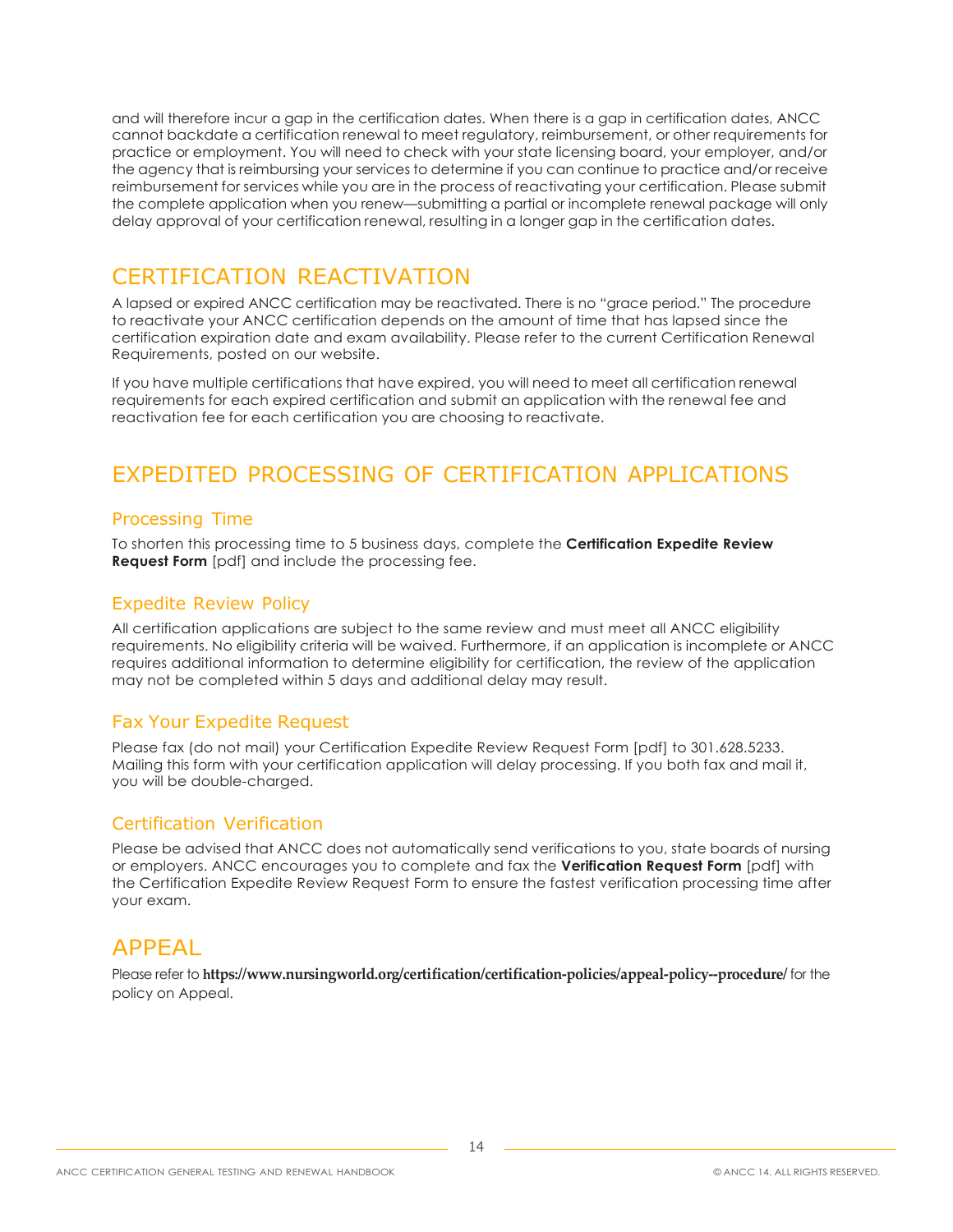# DENIAL, SUSPENSION, AND REVOCATION OF CERTIFICATION

Certification can be denied, suspended, or revoked for cause, including but not limited to the following:

- ▶ Failing to complete or provide evidence of completion of the requirements for initial certification, certification renewal, or reactivation of certification
- ▶ Failure to maintain the required professional licensure
- ▶ Determination that initial certification or certification renewal was improperly granted or that certification was improperly reactivated
- ▶ Falsification or misstatement of information on any certification-related document
- ▶ Providing false or misleading information
- ▶ Misrepresentation
- ▶ Cheating or assisting others to cheat
- ▶ Causing, creating, or participating in an examination irregularity
- ▶ Assisting others to wrongfully obtain initial certification or to renew or reactivate certification
- ▶ Failure to comply with the scope and standards of practice in an area in which ANCC certification is held
- ▶ Failure to comply with the American Nurses Association's Code of Ethics for Nurses with Interpretive Statements or other applicable standards, related to the appropriate specialty or discipline
- ▶ Conduct unbecoming of the applicable specialty's profession

#### Reporting Revocation

- ▶ To Licensing Authorities: Suspension and revocation of certification is reported to licensing authorities.
- ▶ To Others: ANCC may report suspension or revocation of certification to employers, legal authorities, third-party payers, and other third parties, including but not limited to, law enforcement officers or agencies.

#### Misrepresentation of the ANCC Credential

If an individual is identified or recognized as misrepresenting themselves as certified when in fact they are not, the Commission on Certification has an obligation to take appropriate steps to protect the credential.

### HOW TO DISPLAY YOUR NEW CREDENTIALS

**<https://www.nursingworld.org/certification/certification-policies/certification-credentials/>**